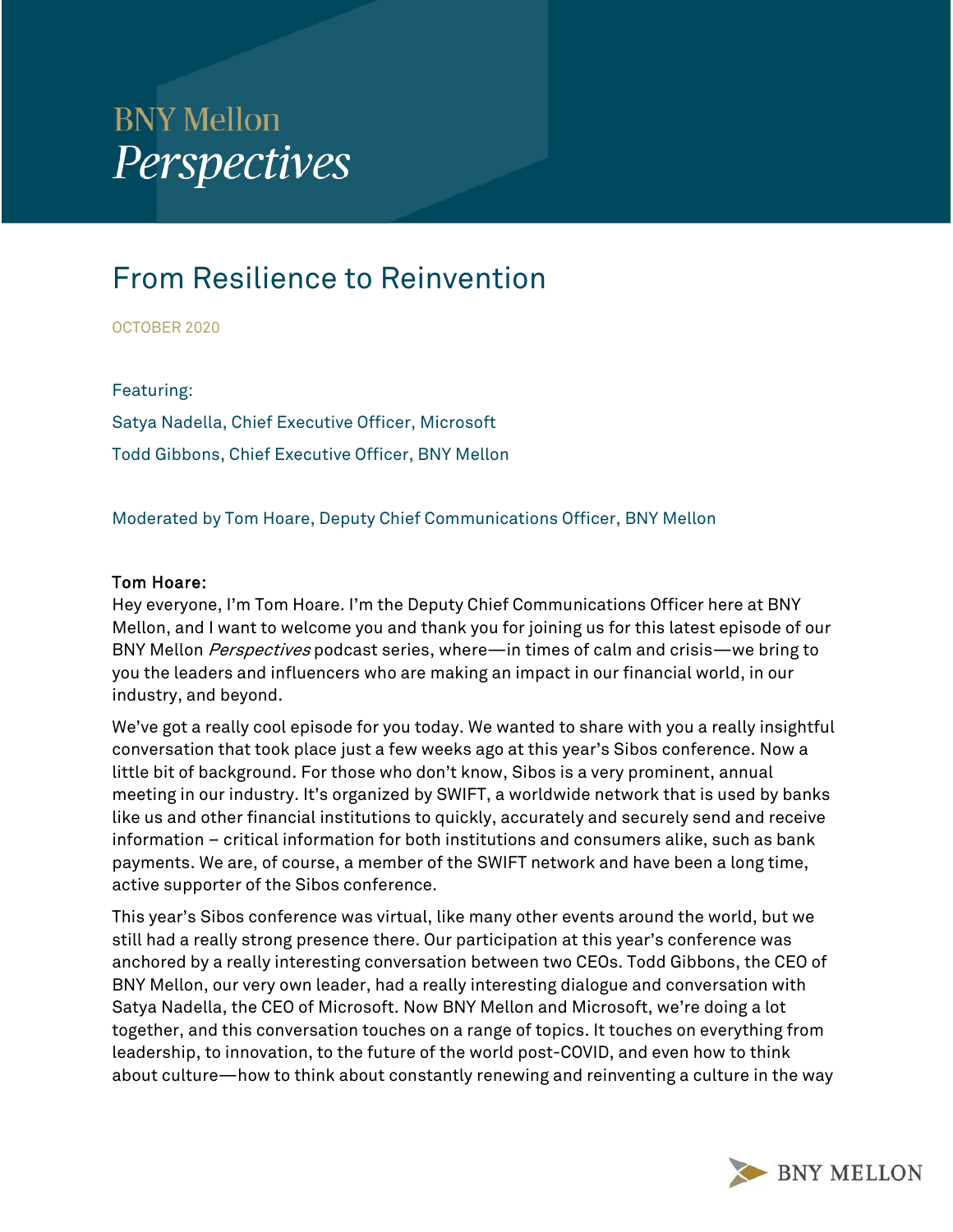about or guests you might want to hear from, and we'll incorporate your feedback as we go that Satya and his team at Microsoft are doing, with a growth mindset. I think you're really going to enjoy this conversation so let's get to it. And, as always, we want your feedback. Listen, rate, review -- tell us what you think on Apple podcasts, on Spotify, or wherever you listen to your podcasts. We do want to hear from you. You can also find us on social media -- LinkedIn, Twitter, Instagram. Tell us what you think. Tell us about topics you want to hear forward. Enjoy the conversation, and we'll see you on the next episode.

# Todd Gibbons:

 today to discuss how technology is poised to change financial services in the coming years and how to approach transformation and ultimately achieve what will be—what should Hello, everyone. It's great to be with you, even if it is virtual. We're going to use our time be—sustainable results. I'm very pleased that Satya Nadella from Microsoft is here with us. He's the perfect partner to join us in this discussion, so Satya, thanks for being here.

BNY Mellon has had a great partnership with Microsoft for many years. We are an important transaction service provider to the tech industry more broadly, but our partnership with Microsoft encompasses support for their servicing and management of their cash investments and liquidity needs. We have more recently partnered on helping clients manage their investment data, and we're pretty excited to talk about that. We're also one of the few big banks to adopt Microsoft 365, and we're now collaborating on a number of initiatives that have expanded our ability to host data—leveraging Microsoft's machine learning and AI tools—and provide analytics to our clients on Azure, Microsoft's Cloud.

 reinvent ourselves a couple of times. I'm kind of envious, Satya, of the remarkable success Our two companies have long histories in their relative industries and we've each had to over the six years when you really did go through that reinvention. My calculation shows that you're up about 500% in market cap, so quite impressive.

With that, let's get started. Satya, I'll direct a question to you. Obviously, COVID-19 has changed our world in a lot of ways, and it's certainly strengthened the business case for digital. How mature do you see the financial services industry today compared to other industries in utilizing technology, and how do you see this changing over the next decade?

#### Satya Nadella:

 me compartmentalize." You have to sort of literally do all of these things in parallel. First of all, Todd, it's fantastic to be with you, to have this discussion, and to be at Sibos virtually. In some sense, if you step back and [consider] this pandemic or this tail event...We didn't start 2020 thinking that this is what we had to look forward to, and obviously, the massive constraints and real challenges on many, many fronts. There's a health crisis. There's an economic crisis. There's social unrest. There's so many things going on throughout the world. In that context, I would say businesses have had to really dig deep both so that they could recover... then respond. Recover first, and then of course, reimagine core parts of how they do business. All in real time, right? It's not as if you can even say, "Let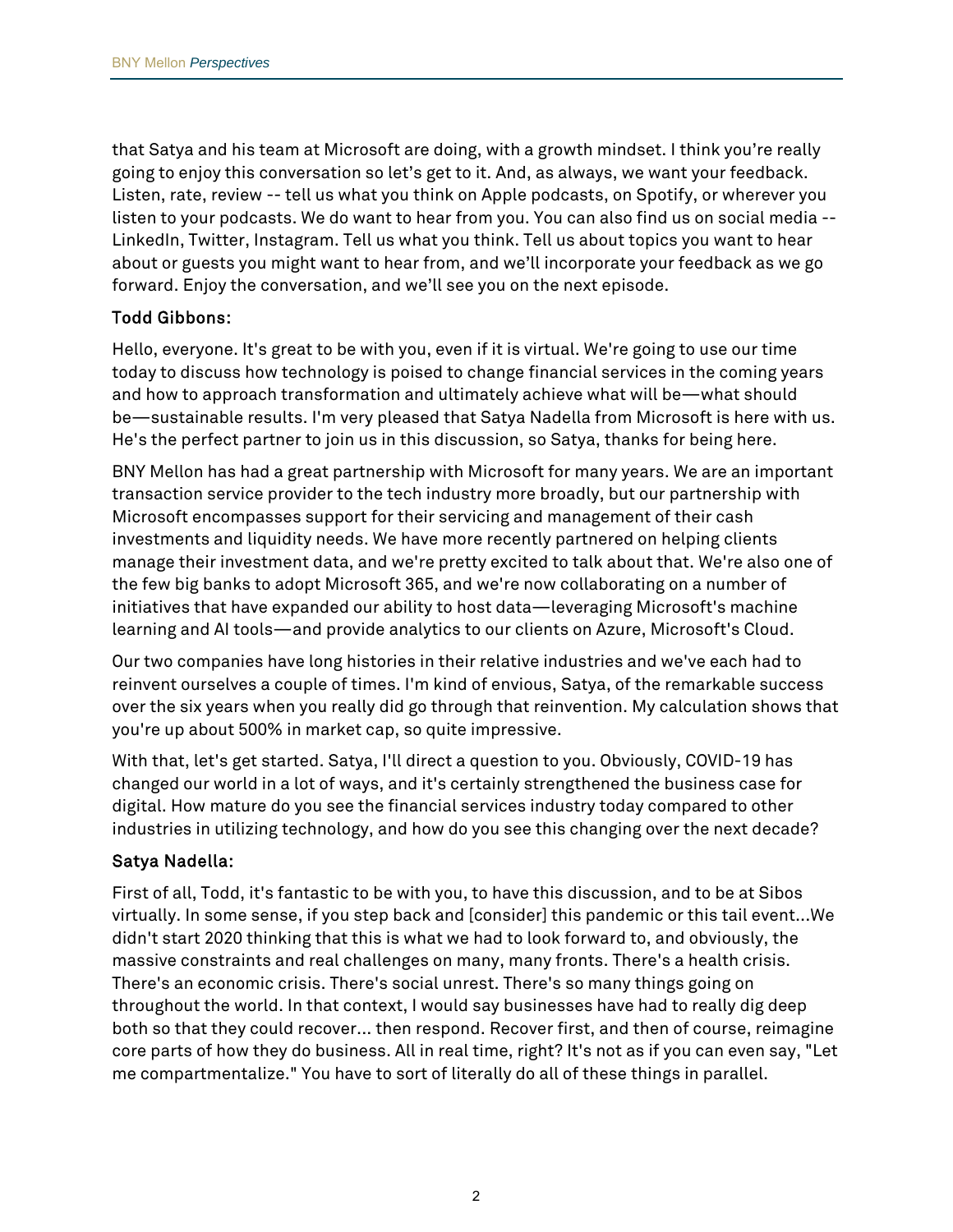In that context, I think the digital technology has become that one malleable resource we have had that has helped us—in some sense—continue operations. Even before we get to sort of some of the things that are transformative, just from a resilience [perspective], I'm pretty stunned actually, Todd, with the level of economic productivity we, as a global society, have been able to maintain with all of these constraints. So resilience requires digital tech. I think that realization now is widely understood, but it's also about digital tech leading the transformation. You referenced, even in our own partnership if you look at it, how you think about your clients in your interactions and how you manage those relationships. We've had to do the same as well—how you yourself are delivering the products. In fact, we consume some of your products, and that's not all delivered through SAS and other mechanisms, which is completely different.

 of having all the IT spend. I would claim that financial services now needs to use this I think each of us is using tech to fundamentally build in more resilience into our core enterprise, as well as reimagine business continuity. In that context, financial services is both advanced and challenged because after all, most financial services firms have been big investors in tech. But one of the issues of tech is if you fall behind what is the efficient frontier, then you have more of a hole to dig out of, and that's, I think, one of the challenges. In fact, you see that even between fintech and what financial services is. You see even at the cost per transaction, if you start in the cloud, you will start with a very different footprint when if you start with the mainframe. That idea that you need to be pushing forward in spite opportunity to move much more quickly to the efficient frontier of technology.

Maybe with that, Todd, I can throw it to you because you are a participant in the industry. I get to work with you and learn from you and many others, but I wonder what you make of all of this as far as even just the power of digital technology as the financial sector transforms.

# Todd Gibbons:

I think you hit on some of the key messages. I think it's fundamentally changing. It's certainly going to transform how we look at disaster recovery in the future. It's obviously made us far more resilient, and when I think of ourselves...We're 236 years old and our business model and strategy have shifted over time and been obviously, even just in the past few years, much more technology dependent. Just some examples, Satya, of the things that we do: We're the sole provider of US Treasury security clearance, so our clients rely on us and the government relies on us to be extraordinarily resilient and efficient, and we were able to do that flawlessly because of the investments in technology that we've made.

As we look out, I think with many businesses, scale is more critical than ever, and clients are recognizing that they need to outsource to take advantage of that scale. I think we're seeing that across financial services, and you alluded to some of the infrastructure stuff, but it's above and beyond that. I mean, it's about applications and the management of data. I also think, and appropriately so, client expectations around reliability, transparency, client experience—they're much higher than what we've been used to—and I think institutional clients themselves, have been getting from us, oftentimes, what looks like pretty clunky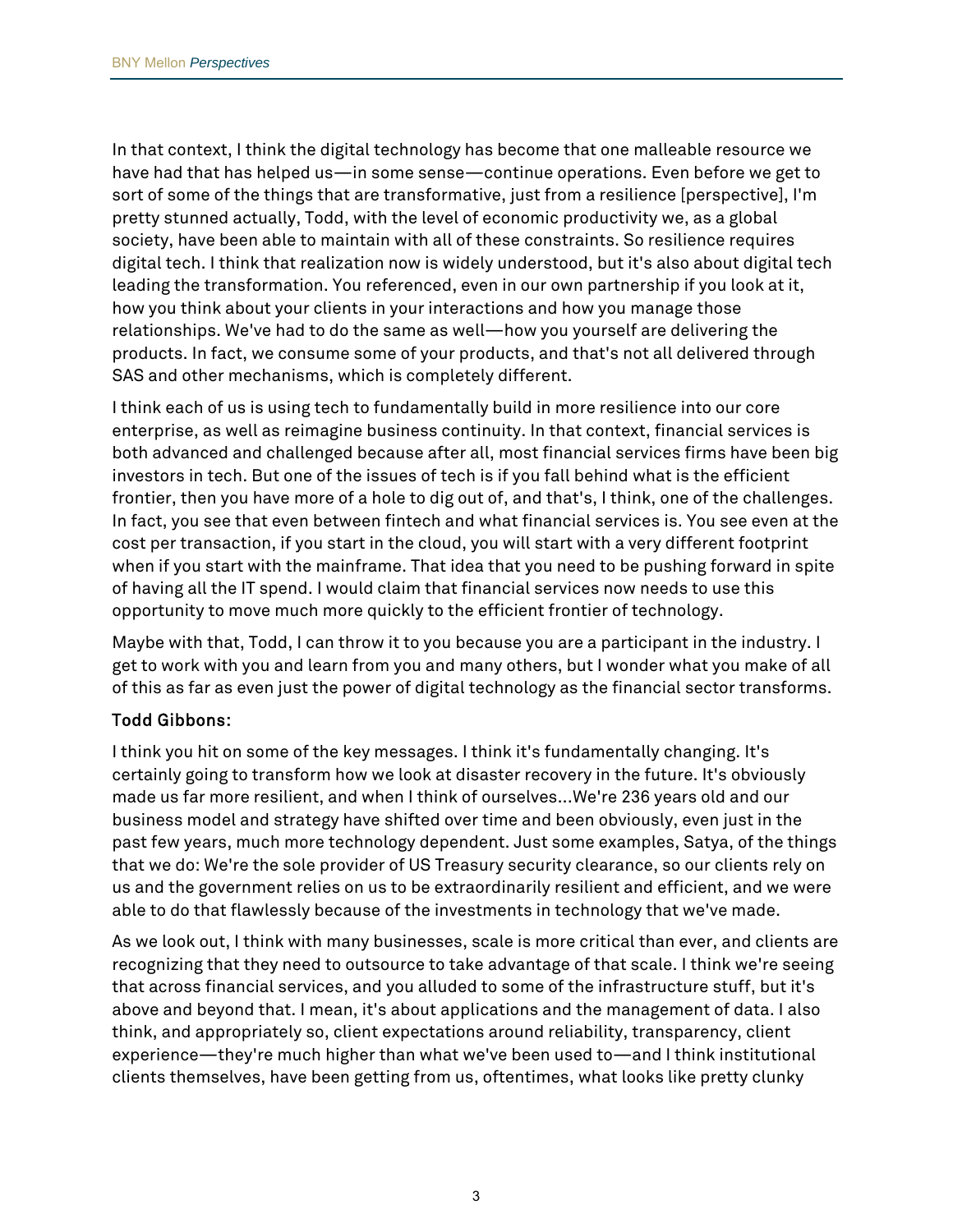stuff. I think they want the look and the feel that the consumers now have gotten used to in more modern times.

I think as we look out at machine learning and some of the stuff that we're doing with you, it's not only helping us get efficient, it's enabling solutions that we wouldn't have even imagined just a few years ago. One example of that is we're able to do a prediction on the probability...When a trader executes a trade in the Treasury market, we can give them the probability of whether that settlement might fail and what they might want to do to mitigate the implications of that, and then as you alluded to, COVID is already really advanced the need to digitize, and if anything, accelerating the trend. Not just for us, but everybody in the industry.

### Satya Nadella:

No, absolutely. Absolutely.

#### Todd Gibbons:

 significant culture transformation at Microsoft. What lessons have you learned and what Let me turn it back to you, Satya. Culture is fundamental to digital transformation. You and I have talked about this, and I really enjoyed listening to your perspective. You've been on a advice might you have for me and my colleagues?

### Satya Nadella:

 interesting piece of technology, that we'll create some technology so that others can create Yeah. One of the things, Todd—you and I have talked and compared notes quite a bit on this—is, what does it mean to continuously refresh, renew the company's culture and mission? In fact, the two pillars [culture and mission] are focused a lot on is that sense of purpose of the firm, the foundational, "Why do we exist even as a company?" You talked about your 230-plus years of history. Why is it that we exist as a company? And then, what's the culture that allows us to bring the very best of what we can be to drive the company forward? There's a lot of the "what" in the middle, but the necessary conditions are the "why" and "how," so that you can even get the "what" right? To me, [it's about] having a sense of purpose. Microsoft was created in 1975 with the notion that software could be an more technology.

 created as their first product. If you look at 2020, it turns out it's a much bigger market than We built the basic interpreter for the Altec. That was what Bill [Gates] and Paul [Allen] what they imagined in 1975. We build technology so that BNY Mellon and all the others at Sibos can build more technology—so you have your own software capability and we want to be an enabler of that. So, being in touch with that mission—renewing it, of course—lots has changed since 1975 in terms of the technology paradigm. But our core identity and purpose has not changed, so that has been very helpful. Then on the culture side, Todd, I distinctly remember in the late nineties, we achieved a lot of success and we, at Microsoft, thought it must be because we were brilliant.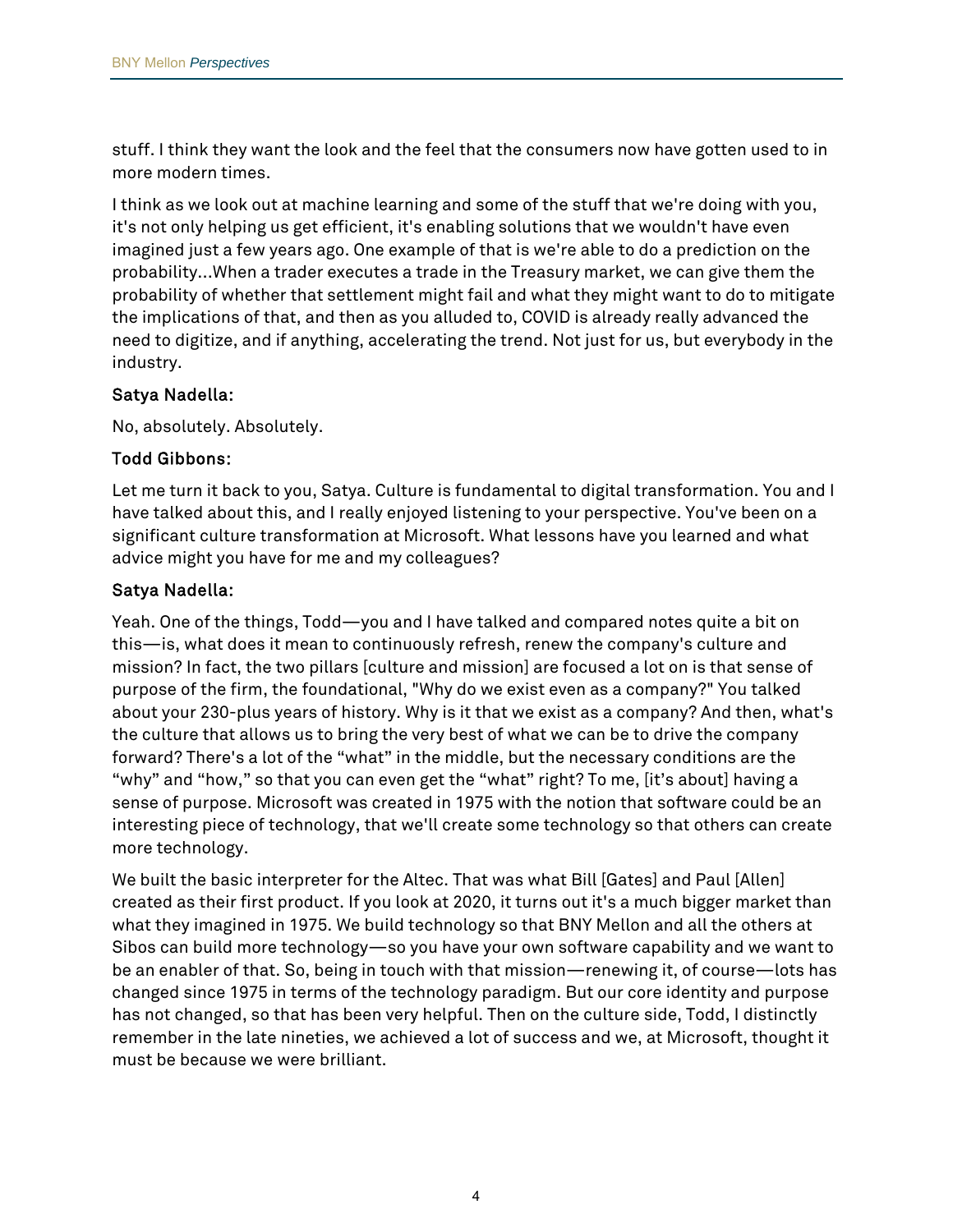It turns out that we achieved all that success because we learned from and listened to customers, and we stayed focused on our mission. It's straight from ancient Greece to modern Silicon Valley. There's only one thing that brings down civilizations and companies: hubris. For us—that's why I think even, for me—we were influenced by Carol Dweck's work on child psychology. We adopted that growth mindset as the cultural meme, and it has been super helpful, Todd, to just even wake up each day and start not by preaching to others but by confronting my own fixed mindset. If you say you want to be a learning organization, you have to confront the mistakes you make and also acknowledge that you're not perfect. So those are the two cultural and mission things that I think have been very, very helpful in our transformation.

Switching gears, Todd, let's talk about culture. One of the other things obviously that's super important for you, me and every leader here is to get right on how to ride some of the new paradigm shifts in the tech trends, right? When I look at—you even referenced some of these, right? Being on the efficient frontier of cloud infrastructure. If you're building anything new now or even replanting, sort of, some of the work you've done, you've got to be on the Cloud and Cloud Native. You got to get your data in order. You've got to have largescale AI models like these new transformer models. The list goes on and on and on, and it's exciting. Even as you were recounting a lot of these examples. I was wondering what you make of this, Todd. How do you think about the core fundamental tech trends and their intersection with what is happening in the financial sector?

#### Todd Gibbons:

Yeah, Satya, it's a big question, and I think there's a lot going on underneath it. First of all, I would say—and I'm not even jumping to the cloud yet—first of all, I think COVID did accelerate some things, right? I think all of us have seen much quicker adoption of our existing digital tools, even some of the legacy stuff, so whether it's our retail applications or the electronic delivery of data, it just reinforced the need to digitize. I think that's taking place much, much more quickly. You even pointed out that fintechs have had the advantage. They get to start day one in the cloud. We don't. Large banks have clearly been exploring it, and we're taking advantage of cloud services now more than ever, but we still have a lot of legacy technology and technology debt that we're going to have to deal with.

 that we sold to our clients. Some of it was hosted on our own infrastructure. That's not unique to us—that's typical of a major bank. It's forcing us to maintain the discipline and ultimately make the investments—and make sure that we set aside the investments that we're going to need now to make us more efficient and more relevant as we go forward. We're the largest manager of investment data in the world by a pretty large margin, and it's a business that we've built over the last 25 years. Some of it was software

We're partnering with you, as you know, and I think working together is going to be gamechanging. By using Azure, we provide the platform for our clients to consolidate data from many providers. So it's not just if we're the custodian, but multiple custodians. They also have the ability to take in third-party data—whether it's market information—and use the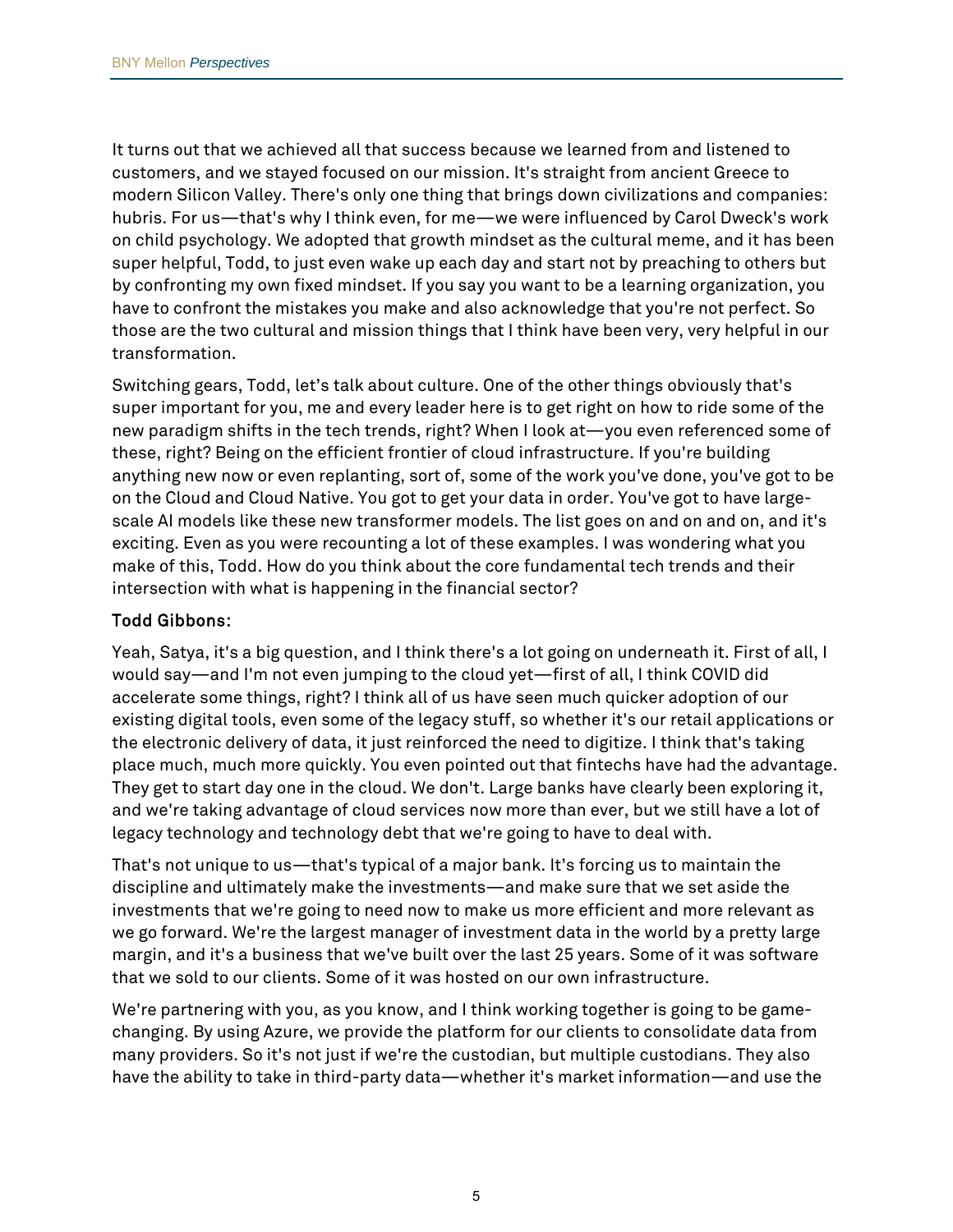AI and machine learning tools that you're able to provide them. That's an amazing starting point, so we kind of alleviate the data-management headaches that our clients have, and we enrich what they can do with the data that we've got. That's not a core competency for our clients. In addition to that, we're now in this wonderful position to build apps driven by the data.

 something we call distribution analytics to asset managers, and they can see what investors I'll give you a couple of examples that we think are pretty neat. We've just started to offer are buying, and where they're buying, right down to the account level. Now, what that does is it enables them to design and target the distribution of investment products almost in real time—so making them far more efficient and really enhancing their profitability. Again, when you can do something like that, you're really enhancing relationships.

 that are on the app. So as they do deep research on clients' particular ESG scores and One of the other things that's pretty neat that we've built is an ESG app that uses multiple third-party data sources, as well as some crowdsourcing that we're doing with the clients strategies, it's shared, and it's building up the data more and more—so they can get more and more granular and more accuracy in the data on the ESG scores.

 fintechs that oftentimes can be more innovative. We're taking advantage of that and It's something that's been of significant interest in Europe, but it is a much faster-growing trend. The interest in ESG, the resiliency that comes along with that, and how well that investing does in the U.S.—we're seeing that grow at a very rapid pace. The other thing that we're doing is partnering with third-party providers, like you and others, but also with enabling them to distribute their apps more effectively on our platform.

 matter expertise, it's amazing what we can learn from each other and what we can do for We view partnerships in this new world as extremely important. When two firms like us come together and merge technology and engineering capabilities, as well as deep subject our clients.

I don't think there's any way that we can kid ourselves that anybody can be all things to all people. I think one of the things we're going to continue to see is more partnering and more merging of expertise.

I think we just have a few more minutes. Satya, as we close, can you talk about the longterm trends that you're seeing related to the future of work? I've always enjoyed going out to your offices and seeing what you're projecting it to be. Now more than ever, I think that's important for all of us at this conference. Will we ever go back to the way things were, and is there a new normal?

# Satya Nadella:

Absolutely, Todd. In fact, your previous comments as I was listening to you, there seems to be a simple scorecard that is relevant in financial services. It's probably relevant across industries, right? If you think about the way you described it—even the transformation that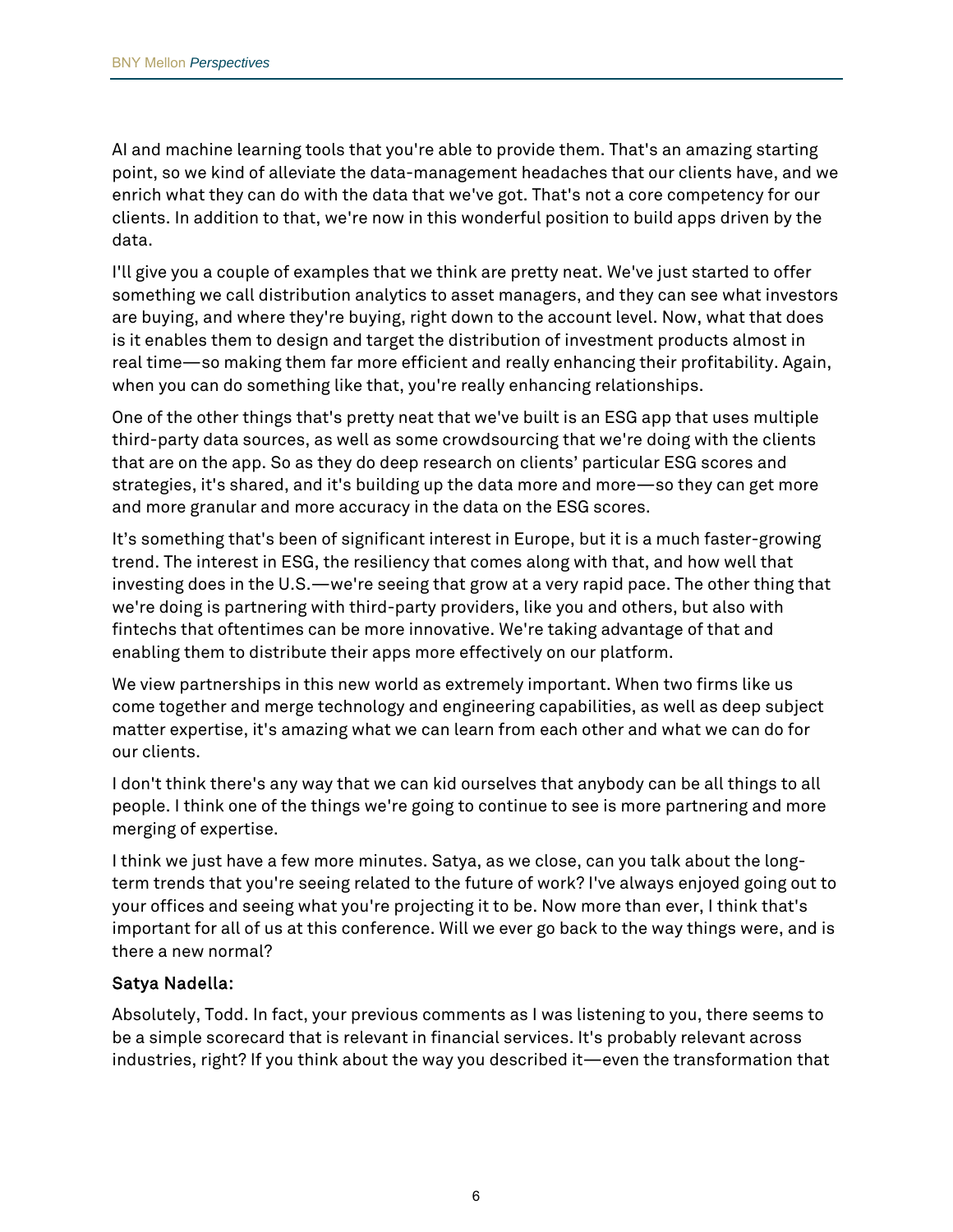your own employees on how they get work done or whether your customers and partners can occur at the efficient frontier on the cost per transaction. How can you use technology so that your cost per transaction, so to speak, is coming down monotonically? Your predictive and analytical power is going up because of data and AI. That's the second set of metrics that I think any organization can have. Then there's the experience—whether it's for how are you changing the workflow? That sort of leads to even this question about: "What's the future of work?"

We're doing the most at-scale experiment ever of remote work. There are three things, Todd, that stand out. One is how people collaborate. Interestingly enough, in financial services to a large degree and in our sectors, people can work remotely, but the reality is we do depend on people, who are going into manufacturing lines, first-line health work, retail—so one area of collaboration is between people who are working remotely and people who are on the frontline. For example, HoloLens and augmented reality/remote field assistance have become massive lifelines for business continuity, so that's one area. The other one is, even a product like Teams, it was built for collaboration. So it's not just about a video meeting. It's the work that happens before the meeting, during the meeting, and after the meeting. A lot of the feature innovation needs to enable these workflows.

A second area for us, which is a massive area of learning is actually skilling and learning. If you look at, say, if somebody gets onboarded into the bank, how are they going to actually develop the connections and all of the institutional knowledge? You need to be able to incorporate the skilling, reskilling, and training right into the workflow, so a lot's happening here. We've seen this massive surge in demand for things like LinkedIn Learning. But the idea of taking something like LinkedIn Learning or your own corporate learning and putting it right into Teams, so that people can learn as they work—that's another major area of how I think work changes.

 working from home or sleeping at work." It's a real challenge because I think some of the The last is wellbeing, Todd. As somebody described it to me: "I don't know whether I'm things we took for granted—transitions, and even how we depended on the social capital we had built up—are now draining.

 also not going to remain the way it is today. We're going to probably take the best of the two Wellbeing matters. How do we ensure it? Even, for example, there's a thing called video meeting fatigue. We, in fact, have done EEG studies, which show that, so that's why we even invented this "together mode," so as to get rid of the grids so that we can actually sit across each other in a conference [at a] table. That changes, in fact, even the mental fatigue. There's a lot of innovation. I think we will come out of this with a lot of understanding of what truly drives productivity. Not just in the narrow sense, but inclusive even of our wellbeing. We're definitely not going to go back to the way the world was before, but we're worlds and blend them appropriately.

The key word for me is flexibility, Todd. One thing that we have learned from any dogma in any form is everybody needs to be in the workplace or everybody needs to be remote—that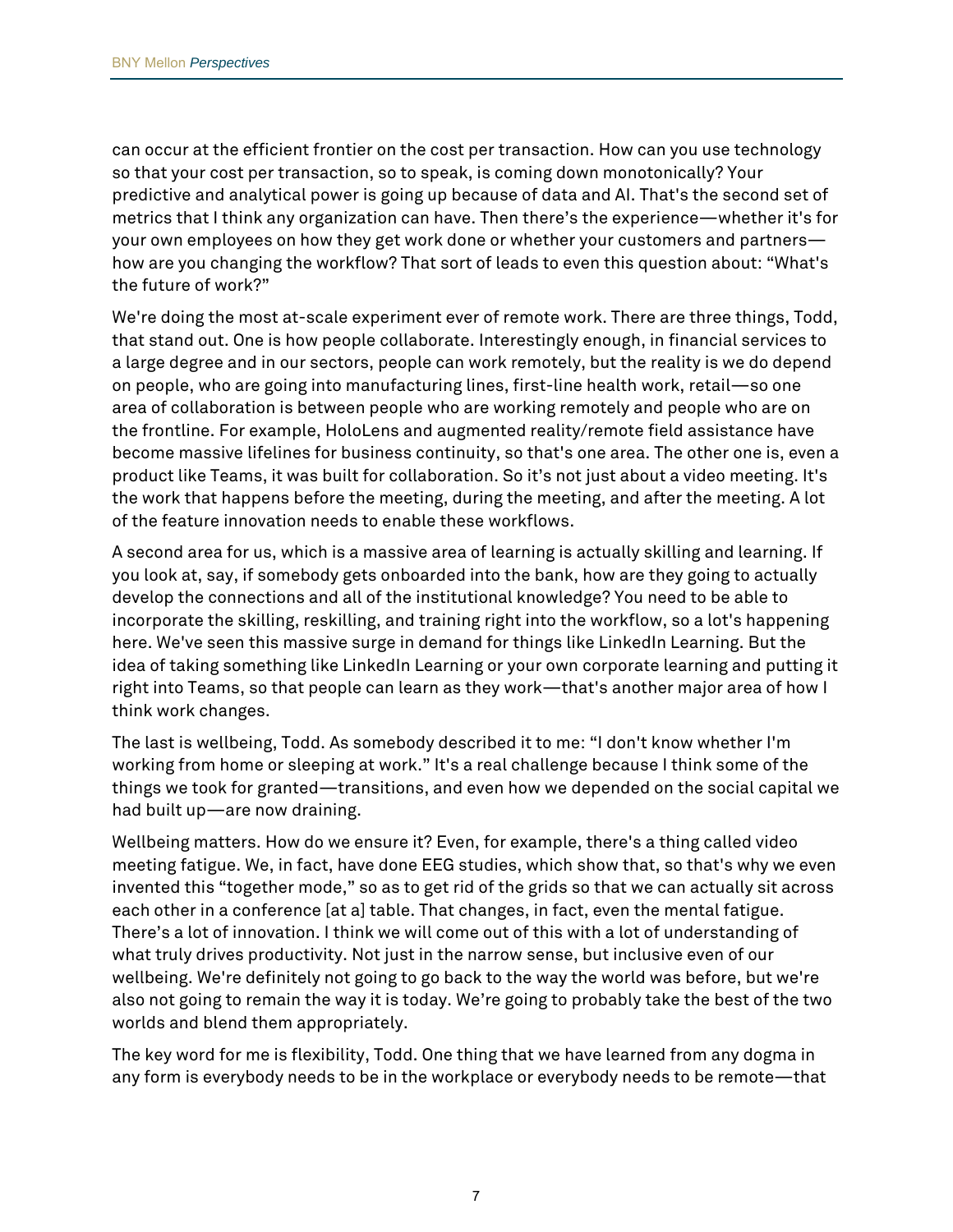is probably not going to work. We will need to have more flexibility in some of these digital tools, for sure. We're going to give us that.

### Todd Gibbons:

Okay. Follow-up question to that, Satya. I mean, you've had the advantage to speak to corporations and leaders around the world. As you look at this environment that we're operating in, and you talked about the video fatigue, I know that we're all feeling it from time to time. We all had this surge and a lot of adrenaline and energy when we first got into this. Are you seeing time decay and maybe a lull in productivity? I liked the idea of putting the team around the table and getting us out of window panes and things like that. That might make it feel a little bit more like social interaction. What's your read on productivity and where we are now?

#### Satya Nadella:

 and invention. Patents is one. We look at that and say, "It's harder to have the kind of Yeah, and that is the question. For example, our software developers and their productivity is our lifeblood, right? We measure it a lot, and you look at all the metrics, they all look great and as far right in green as they can be. I do have a little bit of a doubt, which is—how do you measure, for example, long-term innovation? You don't have real metrics for true innovation serendipity that may have existed when people were brought together." I'm not even saying, quite frankly, it's just about the workplace. It's even conferences, right? Some of the places where people would go to. A computer vision conference, for example, where people would come together. Researchers from different places would get inspired.

Things are happening virtually. People can use that. We are doing our big IT conference this week. More people from more parts of the world are able to join, so I think there's something new. We don't yet know how that is translating into true innovation. In the short term, I do see increases in productivity for knowledge workers. Interestingly enough, the first-line workers are able to stay more connected with some of the knowledge workers because some of these remote tools are being used. But I do worry about fatigue. I worry about that social connection. Again, not something we've ever had great metrics on. Firms are about social capital and how does one measure it. How does one know you're building back social capital? I am thinking about like, "What's a way for my own leadership team to come back together, maybe, even physically, for half a day? With social distancing, so that we can build back some of that capital." Those are, I think, places where it's still unsolved, and I see many companies asking the same question.

# Todd Gibbons:

Yeah. It's a fascinating time. Before I let you go, can I ask you one last question? We're talking about transformation and ultimately it really the nail on the head for me here with the cultural change–this concept of going from "hubris" to "humble" or to a "learning organization." How do you do it?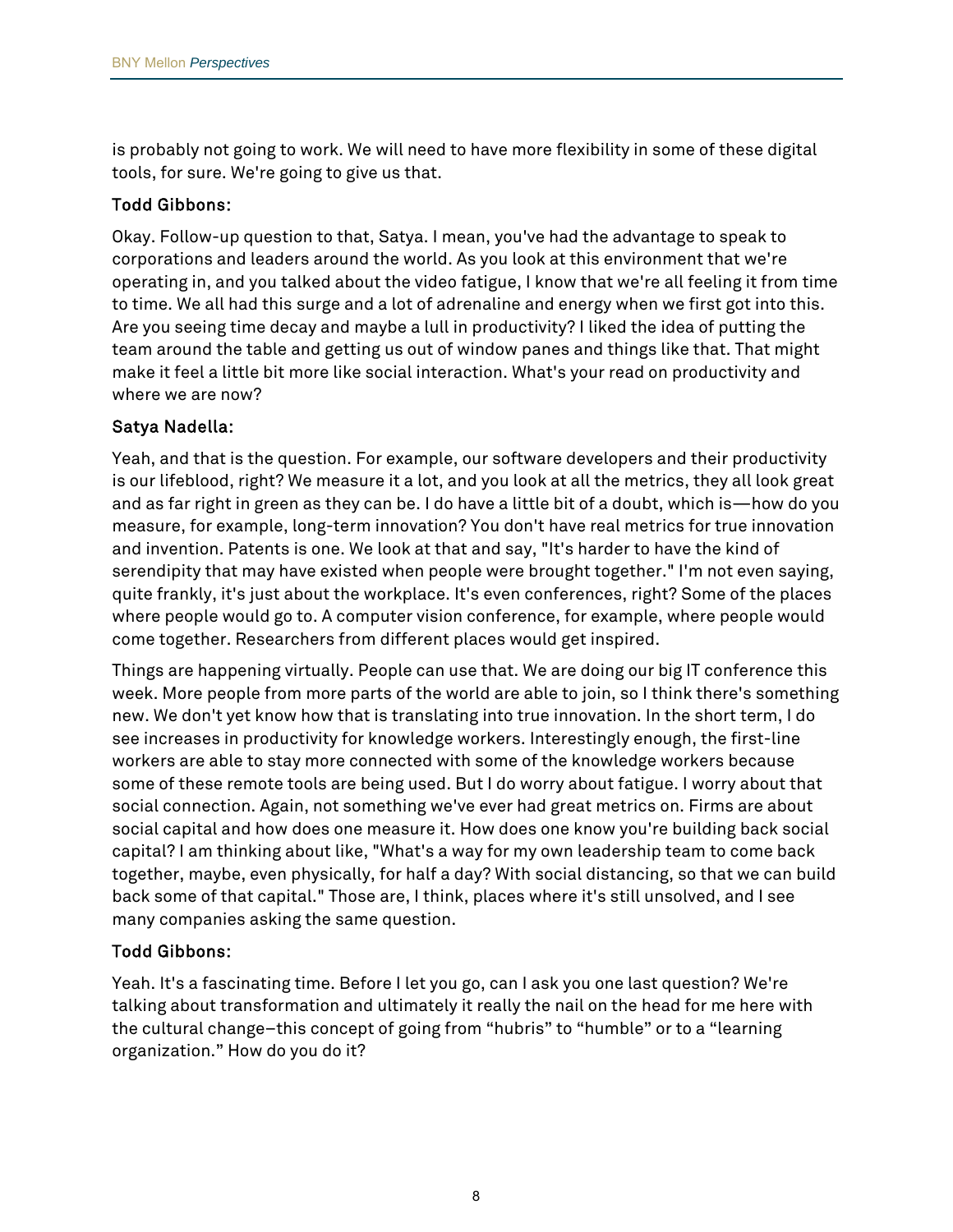#### Satya Nadella:

Every day starts with knowing that you've not done anything. I say that because, in some sense, having a consistent voice starting at the beginning saying that we do need to change and we need to continuously change, right? It's not even about viewing it as some destination that we need to reach quickly. It's about reinforcing the need to continue to make the case. The thing is we, as human beings, like to talk about change, but we want the other person to change. We don't want to change, right? That is human nature. So starting with me being able to acknowledge that, "Look, I need to change, here is the case for change." And staying on that drumbeat. That's not one meeting, Todd. It's boring for leaders, right? We all get bored with stuff we all have to sort of repeat.

There's not a meeting I start that doesn't reinforce our mission or our culture. Quite frankly, it has to start at the top, but it's every person in the organization that has to have that commitment. I do believe if I had to sort of attribute this change, at least at Microsoft, six years ago, I think it wouldn't have gone far. I think this even going from a know-it-all to a learn-it-all culture and this growth mindset, I think, speaks to everybody, right? It's not trademarked by Microsoft. It is about you becoming a better human being, a better parent, a better partner, a better coworker, a better friend even. So that's why I think it's got some real legs in Microsoft.

#### Todd Gibbons:

That's fantastic. Satya, thanks for ending with that, and I really appreciate you joining me. As we go through the terrible situation that our world is facing, it is an opportunity in many ways to reset some aspects of how we work and work together. I think, ultimately, that great companies will seize on that. You've certainly helped me to see some of that, so thanks a lot, and be well.

#### Satya Nadella:

Thank you so much, Todd. Thanks for the opportunity to join you today.

#### Tom Hoare:

Hey everyone, it's Tom Hoare again. Thanks for listening. We hope that you enjoyed this conversation of the latest episode of the BNY Mellon *Perspectives* podcast series. As I mentioned at the top of the show, we want your feedback. Share it with us. Listen, rate, review on Apple podcasts, on Spotify, or wherever you listen to your podcasts. You can, of course, find us on social media -- on LinkedIn, Twitter and Instagram. Tell us what you think. Give us ideas for topics you might want to hear about or guests you might want to hear from, and we'll incorporate them as we go forward. And you can always find us on our website at bnymellon.com Thanks again for joining us and we'll see you again on the next episode.

BNY Mellon is the corporate brand of The Bank of New York Mellon Corporation and may be used to reference the corporation as a whole and/or its various subsidiaries generally. This material does not constitute a